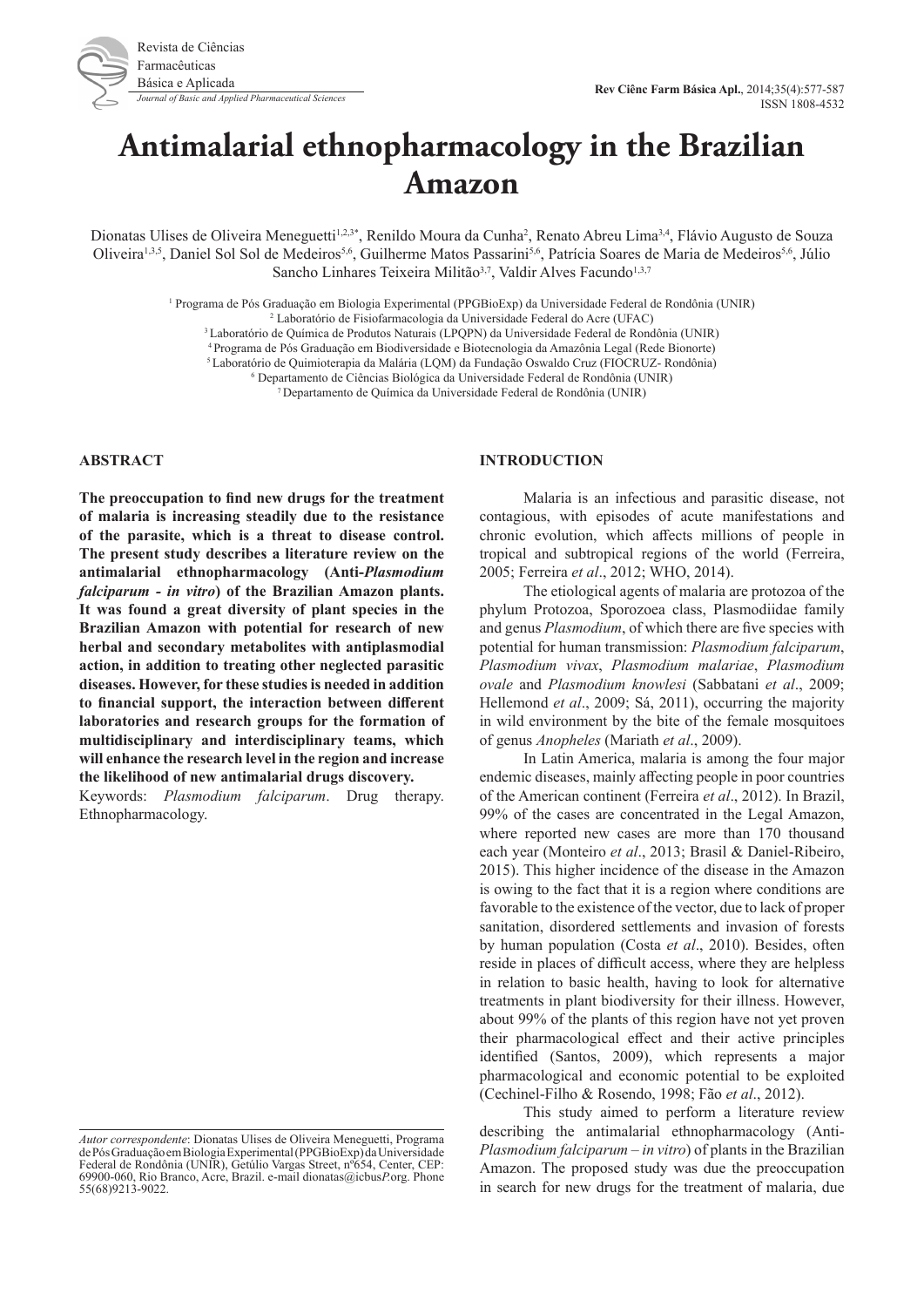the drug resistance of the parasite, this being considered a threat to disease control (Villalobos *et al*., 1997), because the resistance of *P. falciparum* has been widely documented for various drugs in different countries (Dobenstyn *et al*., 1979; Alencar *et al*., 1997; Reyes *et al*., 1985; Fontanet *et al*., 1993; Villalobos *et al*., 1997; Sidhu *et al*., 2002; Chen *et al*., 2005; Pimentel *et al*., 2007; Mita & Tanabe, 2012; Bolzani & Bolzani, 2013; Ariey *et al*., 2014).

## *Antimalarial Drugs*

Data in literature show that of 1,535 new drugs registered between 1975 and 2004 only 1% were developed to treat tropical diseases (Dias & Dessoy, 2009; Santos *et al*., 2012). The figures reveal a policy of exclusive research, in which only 10% of global spending on health research is spent on diseases that affect 90% of the global burden, the challenge therefore, is to provide alternatives to treatment in affected populations that, in most of cases, presents improperly (Sobrinho *et al*., 2007).

The malarial *Plasmodium* has a complicated life cycle, so malaria must be treated with drug combinations, as well as therapy must be acting in each phase of this cycle and certain criteria must be considered, such as the type of *Plasmodium*, the patient clinical classification and the group to which it is part. These aspects will determine the need for a different treatment for each situation (Osorio-de-Castro *et al*., 2011).

The first antimalarial drugs were created in the 1940s, being derived from natural products or synthetic compounds (Scalercio, 2010), having quinine the earliest medication used to treat malaria, which acts as an erythrocyte schizonticide with quick action, also acting on gametocytes of *P. vivax*, *P. ovale* and *P. malariae*, but having no action on tissue schizonts of *P. vivax* and *P. ovale*  or gametocytes of *P. falciparum* (Gomes *et al*., 2011).

Quinine was discarded after the introduction of synthetic derivatives, being reintroduced when the emergence of resistant strains occurred and has been used for infections with *P. falciparum* resistant to chloroquine, as well as in the treatment of severe malaria, in which can also be used quinidine that proved to be more effective, but more toxic, than quinine (Silva *et al*., 2005).

Chloroquine has few adverse effects when used for chemoprophylaxis and was considered safe for pregnant women, however, when used at high doses in acute treatment, may occur nausea, vomiting, dizziness, blurred vision, headache, symptoms of urticarial and retinopathies (Cabral, 2010).

Due to the increasing resistance to antimalarial drugs such as chloroquine, quinine and mefloquine there was a rise in the number of cases in some tropical countries and this fact has been a threat to the local health system. Based on this assumption new drugs have been tested worldwide with the goal of which is preventing *P. falciparum*, resistance. Among these drugs, arthemether associated to lumefantrine was approved, for use in over 80 countries, causing no serious effects in 99% of patients who

are carriers of malaria caused by *P. falciparum*, the other 1% had cough, diarrhea, vomiting and anemia (Pinheiro, 2008). Among the newer drugs for malaria control is artemisinin and its derivatives. They act quickly in the destruction of blood schizont preventing the formation of gametocytes, and such derivatives are generally used in combination with other long half-life drug, including mefloquine, piperaquine, amodiaquine, lumefantrine, forming a set of combination therapies established by Artemisinin Combined Therapy (ACT) (Teófilo, 2008).

Another drug therapy scheme used in several countries is the combination of sulfadoxine and pyrimethamine. However, the levels of resistance to this drug increased and are associated with mutations in two genes: DHPS and DHFR (Teófilo, 2008).

The mefloquine is another drug used to combat *P. falciparum* resistant to chloroquine. However, this drug has some side effects such as gastrointestinal complications, dizziness and psychological effects, and even these effects being temporary, its use is not recommended to treat patients with history of epilepsy or psychiatric disorders (França, 2008).

We can also cite derivatives of the phenanthrene, and amodiaquine, hydroxyl-chloroquine as drugs used for the treatment of malaria caused by *P. falciparum* strains resistant to chloroquine (CRS). However, they are less effective than drugs mentioned above and more toxic than chloroquine, wherein similar effects are also observed with halofantrine, besides the occurrence of cross-resistance to mefloquine (Franca, 2008).

For the malaria control is necessary that new compounds and an effective vaccine are developed. Within this context research is being done based on empirical knowledge of traditional populations of the Brazilian Amazon region to search for new antimalarial drugs.

# *Antimalarial Ethnopharmacology*

76 plant species of the Amazon were found with possible antimalarial activity, being distributed in 32 botanical families. Among the plants studied, 26 species belonging to 12 families, showed activity Anti-*Plasmodium falciparum in vitro*, by their crude extracts, fractions and isolated secondary metabolites, and 66 compounds were active against strains: 3D7, W2, FcB1, K1, Dd2, D2, D6, F32, FcM29 and Nigerian strains of *P. falciparum*.

# *Anti-P. falciparum activity of extracts and fractions Chloroquine-sensitive strains*

The *P. falciparum* 3D7 strain, which had its genome sequenced in 2002 (Gardner *et al*., 2002) is a chloroquinesensitive strain (CSS), as well as D6 and F32 strains.

In the present study, 10 extracts and 2 fractions were found (with activity against 3D7 strain) prepared from 11 species belonging to five families, as can be seen in Table 1.

The samples that produced the best results were the *Maytenus guyanensis* (bast) hexane extract and the *A. rigidum* (stem) ethanol extract.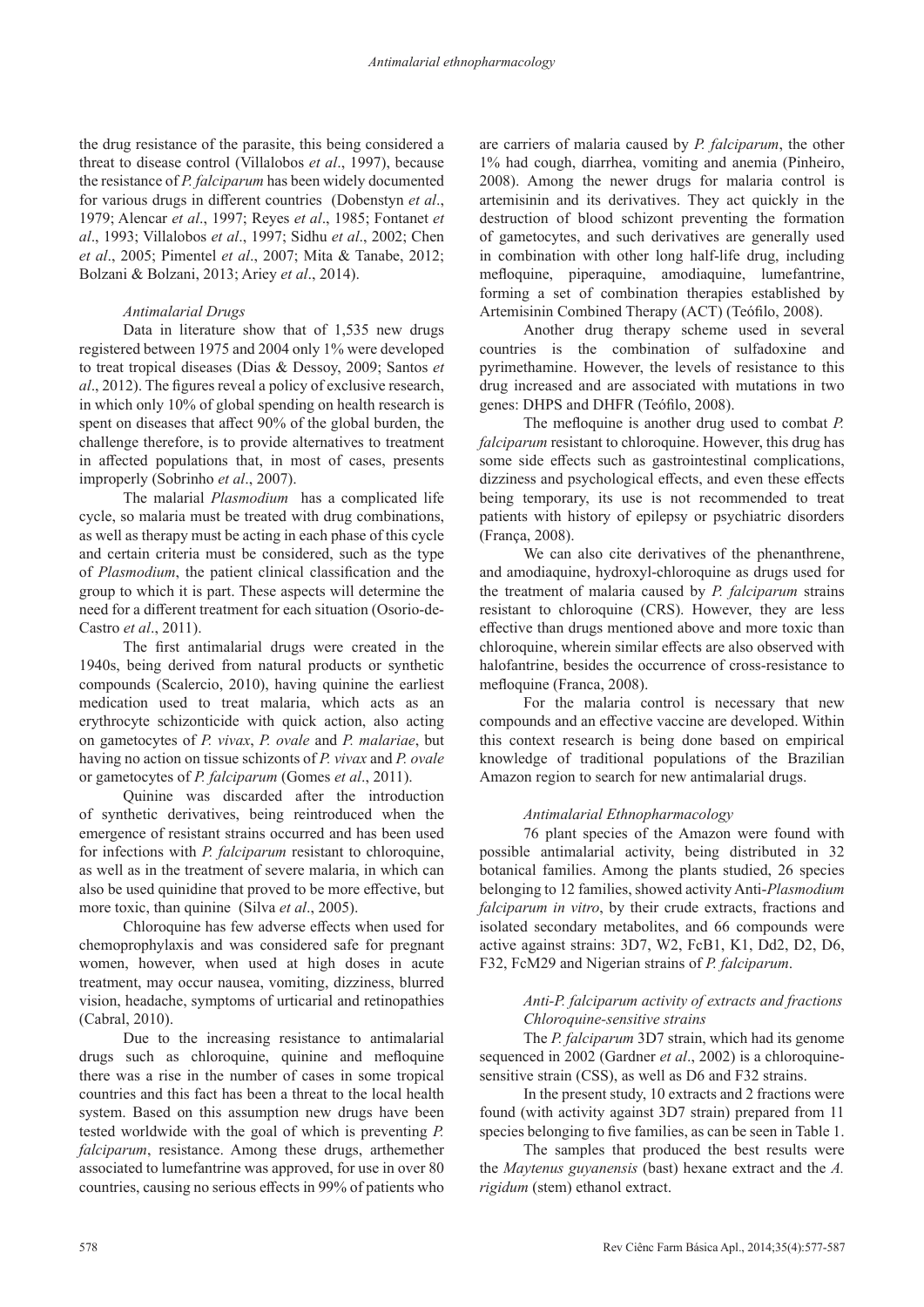Table 1. Anti-*P. falciparum* activity (3D7 strain) of extracts and fractions of Amazonian plants (Brandão *et al*., 1997; Okunade & Lewis, 2004; Kvist *et al*., 2006; Dolabela, 2007; Mariath *et al*., 2009; Dolabela *et al*., 2008; Hurtado, 2013; Borges *et al*., 2013; De Paula, 2014).

| Family       | <b>Specie</b>         | <b>Sample</b>                            | Antiplasmodial<br>activity (ug/ml) |  |
|--------------|-----------------------|------------------------------------------|------------------------------------|--|
|              | Aspidosperma          | Stem(dichloromethane)                    | 1.0                                |  |
|              | rigidum               | Extract                                  | ***                                |  |
|              | Aspidosperma          | Stem(dichloromethane)                    | 6.0                                |  |
|              | spruceanum            | Extract                                  | ***                                |  |
|              | Aspidosperma          | Bast (ethanol)                           | 20,5                               |  |
|              | parvifolium           | Extract                                  | **                                 |  |
| Apocynaceae  | Aspidosperma          | Core (ethanol)                           | 39,0                               |  |
|              | cylindrocarpon        | Extract                                  | **                                 |  |
|              | Aspidosperma          | Bast (ethanol)                           | 42,0                               |  |
|              | excelsum              | Extract                                  | **                                 |  |
|              | Aspidosperma          | Stem (ethanol)                           | 48.0                               |  |
|              | rigidum               | Extract                                  | **                                 |  |
|              | Aspidosperma          | Stem (ethanol)                           | 100.0                              |  |
|              | spruceanum            | Extract                                  | *                                  |  |
| Asteraceae   | Bidens pilosa         | Leaves and root<br>(butanol)<br>Fraction | 50,0<br>**                         |  |
| Celastraceae | Maytenus              | Bast (hexano)                            | 0.3                                |  |
|              | guvanensis            | Fraction                                 | ***                                |  |
| Rutaceae     | Esenbeckia            | Stem (ethanol)                           | 21,0                               |  |
|              | febrifuga             | Extract                                  | **                                 |  |
| Verbenaceae  | Lantana<br>cujabensis | Leaves and root<br>(ethanol)<br>Extract  | 23,3<br>**                         |  |

IC<sub>50</sub>: Inhibitory concentration for 50% of the test population: low activity \*(IC<sub>50</sub>>100); moderate activity \*\*(10<IC<sub>50</sub>>100); high activity \*\*\*(IC<sub>50</sub>≤10).

Activity against *P. falciparum* strains observed in studies using species of the genus *Maytenus*, where the aqueous and methanol extracts of *M. undata*, showed an IC50<10µg/ml, both for D6 (CSS) and W2 (CRS) (Muthaura *et al*., 2007). It is believed that the antiparasitic action of species of this genus is mainly due to the occurrence of friedelane triterpenes (Muhammad *et al*., 2000), like 3-oxo-friedelane, 3β-hydroxyfriedelane, 3-oxo-16β-hydroxyfriedelane that were isolated from *M. guyanensis* (Lima *et al*., 2013; Hurtado, 2013) and other species from the same genus (Nozaki *et al*., 1986).

The *A. rigidum* specie, belongs to Apocynaceae family, which is widely quoted in fever and malaria treatments (Brandão *et al*., 1992, Oliveira *et al*., 2011, Coutinho *et al*., 2013), also being cited with antibacterial action against *Escherichia coli* (Meneses-Pereira *et al*., 2006) and antileishmanial activity (Tanaka *et al*., 2007; Ferreira *et al*., 2004). The following alkaloids of genus Aspidosperma have been isolated: β- yohimbine (OH-17emβ), 10-methoxygeissoschizol, ramiflorines A and B (Marques *et al*., 1996; Oliveira *et al*., 2009) and isositsiriquina (Oliveira *et al*., 2001), which in combination or in isolation may be responsible for the antiparasitic action of the species.

The antiplasmodial action was assessed with the species *A. megalocarpon* and *A. oblongum*, against F32

and D6 strains, respectively. The methanol extract of *A. megalocarpon*, showed a moderate result, IC50=25,0μg/mL (Weniger *et al*., 2001), and high action against D2 (CRS), and for this species were also tested for antiplasmodial action these metabolites: aspidolimidine, aspidoalbine and fendlerine (Mitaine *et al*., 1998), The results and discussion of these metabolites are shown in the "Anti-*P. falciparum* activity of secondary metabolites" topic. The bast ethanol extract of *A. oblongum*, presented high antiplasmodial action with IC50=0,85μg/mL (Cabral *et al*., 1993). This species also presented the best results against the W2 strain, detailed in Table 2 and discussed in the following section.

#### *Chloroquine-resistant strains*

The W2 and FcB1 strains of *P. falciparum* (CRS), are used to search for effective drugs against resistant strains, especially chloroquine.

It was found 10 extracts and one fraction (with activity against W2 strain) prepared from nine species belonging to four plant families. Against the FcB1 strain, two extracts and twelve fractions were prepared from five species belonging to four plants species, as can be seen in Table 2.

The *A. oblongum* and A. spruceanum species, as well as the others of Apocynaceae family, presented mainly alkaloids among its secondary metabolites, and among these we may mention the *A. oblongum* species: 10-methoxy-17-epi alloyohimbine, 19,20-dehydro-P-yohimbie, 3,4-dehydro-β yohimbine, p-yohimbine oxindole, p-yohimbine pseudoindoxyle, pyohimbine N-oxide, 10-methoxy-P-yohimbine, 10-methoxya-yohimbine, 19,20-dehydro-a-yohimbine, aricine pseudoindoxyle, methoxy antirhine, 10- methoxy sitsirikine, tetradehydro-sitsirikine (Robert *et al*., 1983) and for A. spruceanum specie: spruceanumines A, spruceanumines B, aspidospermidine, demethoxypalosine, aspidocarpine , aspidolimine, fendlerine, aspidolimidine, obscurinervidine e obscurinervine (Oliveira *et al*., 2009). It is believed that the mixture of these metabolites are responsible for the antimalarial activity against W2 strain.

The best results against the FcB1 strain, were obtained from different fractions of C. sylvestris, which is characterized by the presence of substances of interest such as: coumarins, flavonoids, lignans and several diterpenes (Yamagushi *et al*., 2011). Beyond the antimalarial activity (Mesquita *et al*., 2007), also presents action against *Leishmania donovani* promastigotes, *Trypanosoma cruzi* amastigotes (Espíndola *et al*. 2004, Mesquita *et al*. 2005), *Aedes aegypti* larvae (Rodrigues *et al*., 2006) and antimicrobial action against fungi: *Aspergillus niger*, *Saccharomyces cerevisiae*, *Candida albicans*, *C. tropicalis* and bacteria: *Bacillus subtilis*, *B. cereus*, *Staphyloccoccus aureus*, *Enterococcus faecalis*, *Salmonella enteritidis* (Ferreira *et al*., 2011).

Other chloroquine-resistant strains were used, besides W2 and FcB1, such as: D2, Dd2, K1, FcM29 e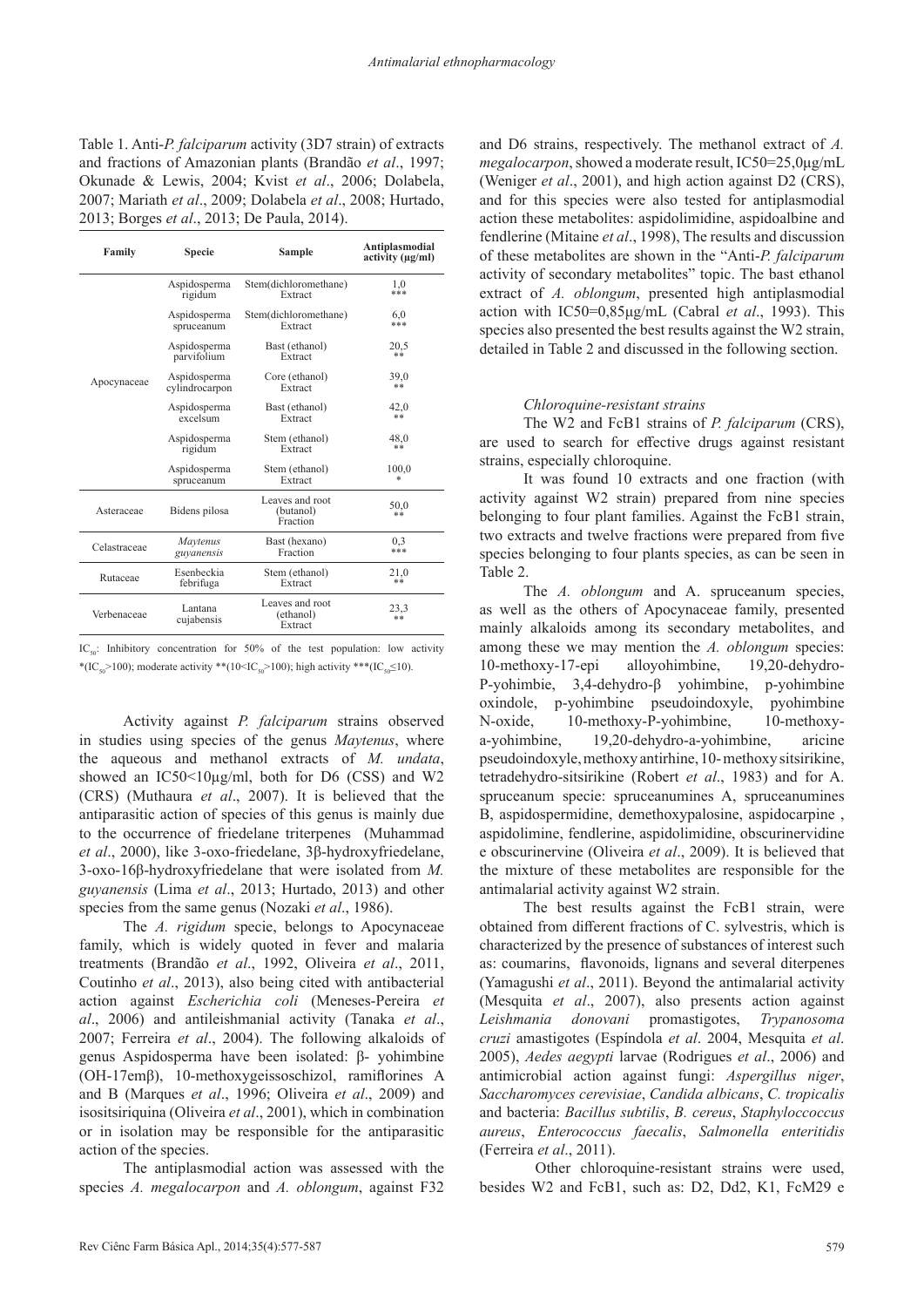Table 2. Anti-*P. falciparum* activity (W2 and FcB1 strains) of extracts and fractions of Amazonian plants (Cabral *et al*., 1993; Sanaiotti *et al*., 1997; Miranda, 2000; Miranda & Absy, 2000; Okunade & Lewis, 2004; Carvalho, 2007; Dolabela, 2007; Mesquita *et al*., 2007; Dolabela *et al*., 2008; Mariath *et al*., 2009; Oliveira, 2012; De Paula, 2014; Meneguetti *et al*., 2014).

| Family       | <b>Specie</b>               | <b>Sample</b>                         |                | Antiplasmodial activity (µg/ml) |
|--------------|-----------------------------|---------------------------------------|----------------|---------------------------------|
|              |                             |                                       | W <sub>2</sub> | FcB1                            |
|              | Xylopia aromática           | Core of the root (hexane)<br>Fraction |                | 4,7<br>***                      |
| Annonaceae   | Xylopia aromática           | Bark of the root (hexane)<br>Fraction |                | 6,8<br>$***$                    |
|              | Xylopia aromática           | Bast (hexane)<br>Fraction             |                | 15,3<br>**                      |
|              | Aspidosperma macrocarpon    | Bark of the root (ethanol)<br>Extract |                | 4,9<br>$***$                    |
|              | Aspidosperma oblongum       | Bast (ethanol)<br>Extract             | 4,7<br>$***$   |                                 |
|              | Aspidosperma spruceanum     | Stem (dichloromethane)<br>Extract     | 6,0<br>***     |                                 |
|              | Aspidosperma rigidum        | Stem (dichloromethane)<br>Extract     | 19,7<br>$**$   |                                 |
| Apocynaceae  | Aspidosperma parvifolium    | Bast (ethanol)<br>Extract             | 32,8<br>$***$  |                                 |
|              | Aspidosperma rigidum        | Stem (ethanol)<br>Extract             | 36,5           |                                 |
|              | Aspidosperma cylindrocarpon | Core (ethanol)<br>Extract             | 44,0<br>**     |                                 |
|              | Aspidosperma spruceanum     | Stem (ethanol)<br>Extract             | 65,0           |                                 |
| Bignoniaceae | Anemopaegma arvense         | Root (hexane)<br>Fraction             |                | 16,1<br>**                      |
|              | Anemopaegma arvense         | Leaf (hexane)<br>Fraction             |                | 24,3                            |
|              | Cybistax antisyphilitica    | Core (hexane)<br>Fraction             |                | 26,5                            |
|              | Anemopaegma arvense         | Bast (hexane)<br>Fraction             |                | $^{27,6}_{**}$                  |
| Celastraceae | Maytenus guyanensis         | Ethyl acetate (hexane)<br>Fraction    | 56,6<br>**     |                                 |
| Rutaceae     | Esenbeckia febrífuga        | Stem (ethanol)<br>Extract             | 15,5<br>**     |                                 |
| Salicaceae   | Casearia sylvestris         | Bast (hexane)<br>Fraction             |                | 0,9<br>***                      |
|              | Casearia sylvestris         | Bast (hexane)<br>Fraction             |                | 1,0<br>***                      |
|              | Casearia sylvestris         | Bark of the root (hexane)<br>Fraction |                | 1,2<br>$***$                    |
|              | Casearia sylvestris         | Leaf (hexane)<br>Fraction             |                | 1,3<br>***                      |
|              | Casearia sylvestris         | Core of the root (hexane)<br>Fraction |                | 2,3<br>***                      |
|              | Casearia sylvestris         | Bark of the root (ethanol)<br>Extract |                | 7,7<br>***                      |
| Verbenaceae  | Lantana cujabensis          | Leaf and stem (ethanol)<br>Extract    | 14,7<br>$***$  |                                 |

IC<sub>50</sub>: Inhibitory concentration for 50% of the test population: low activity \*(IC<sub>50</sub>>100); moderate activity \*\*(10<IC<sub>50</sub>>100); high activity \*\*(IC<sub>50</sub> $\leq$ 10).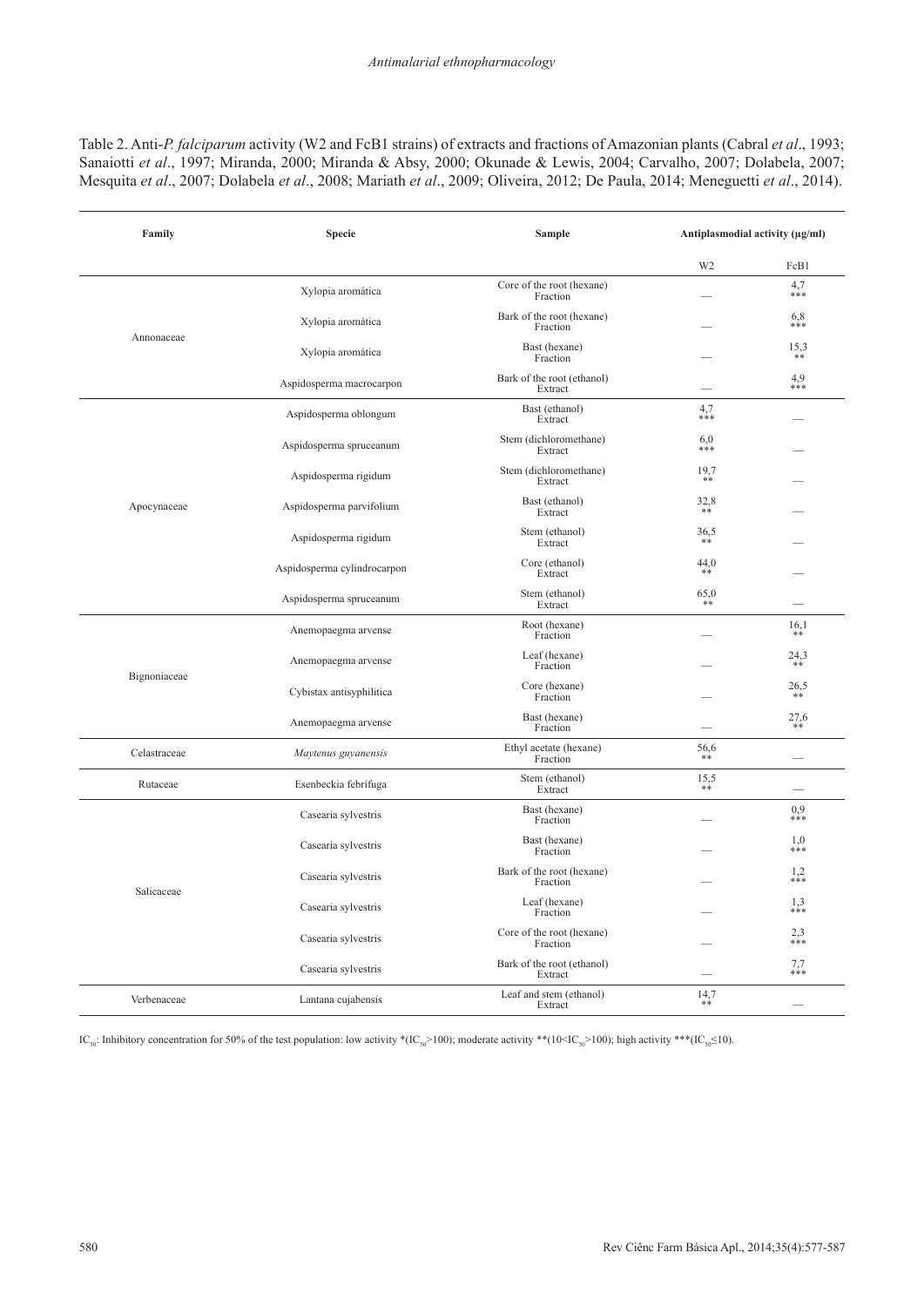Nigerian Strains, in studies against *P. falciparum in vitro*. The results of extracts and fractions of Amazonian plants against these strains are shown in Table 3.

The plant species presenting high antiplasmodial activity were *A. megalocarpon* and *M. linifera*, both had some secondary metabolites tested, as described and discussed in the following topic. The leaves from *M. linifera* presented alkaloids and triterpenes, substances suggested as the responsible for the antiplasmodial activity (Basco *et al*., 1994; Costa *et al*., 2009).

*Anti-P. falciparum activity of secondary metabolites*

Importantly, both the above data, against CRS and CSS, were obtained from extracts and fractions, and these results can theoretically be potentiated with isolation of secondary metabolites of these plants. Some research groups are making efforts for the isolation of these substances in order to obtain a drug with enhanced antiplasmodial activity and less likely to cross-action interactions and toxic effects. On the other hand, there are some difficulties in working with these metabolites, like in obtaining the amount that often is insufficient for the *in vivo* tests, as well as performing the *in vitro* tests, due to the difficult solubility of these compounds, which often occurs fully on toxic solvents to the culture media.

Some results of secondary metabolites isolated from plants of the Brazilian Amazon are shown in Table 4 and Figure 1.

The most promising results were presented by the following metabolites: neosergeolide, aspidocarpine, elipticina, simalikalactone D and orinocinolide, isolated from the species: *Picrolemma sprucei, Aspidosperma desmanthum, Aspidosperma vargasii, Quassia amara and Simaba orinocensis* respectivily, all of them presenting action against CRS.

The neosergeolide, simalikalactone D and orinocinolide metabolites belongs to the triterpenes quassinoids group, which constitute a class of substances found almost exclusively in plants of Simaroubaceae family (Almeida *et al*., 2007).

The quassinoids are considered chemically triterpenes biodegradable with high standard oxygenation, presenting a wide range of biological activity (Polonsky & Fortschr, 1985), as: antiviral (Apers *et al*., 2002), anthelmintic (Nunomura *et al*., 2006) and antimalarial (Andrade-Neto, 2007), being these metabolites known by inhibiting growth of *P. falciparum in vitro* at nanomolar concentrations, having the IC50 three times lower than chloroquine and quinine on the inhibition of *P. falciparum* and five times lower against *P. berghei*. They also demonstrate better inhibition *in vivo* (rodents) than chloroquine and artemisinin. However, typically they induce toxicity due primarily to inhibition of protein synthesis (Fandeur *et al*., 1985; Kuo *et al*. 2004; Muhammad *et al*., 2004; Andrade-Neto, 2007; Silva *et al*., 2009).

The other two metabolites which had  $IC50 \le 0.1 \text{ µg}$ mL were alkaloid ellipticine and aspidocarpoine.



Figure 1. chemical structure of secondary compounds isolated from Amazonian plants with activity Anti-*P. falciparum*. A) Aspidocarpine; B) Fendlerine; C) Aspidolimidine; D) Aspidoalbine; E) Usambarensin; F) Ochrolifuanin A; G) Uleine; H) 20-epi-dasycarpidone; I) Ellipticine; J) 4-Nerolidylcatechol; L) Rutaevine; M) g-Fagarine; N) Flindersiamine; O) Neosergeolide; P) Simalikalactone D; Q) Orinocinolide.

The aspidocarpine and ellipticine metabolites, which are indolic alkaloids, exhibit a wide range of biological activities beyond antiplasmodial, antimicrobial, antibacterial and cytotoxic action, the latter being responsible for ellipticine to become one of the most studied indolic alkaloid eventually being used in clinical trials of cancer treatment (Mitaine *et al*., 1998; Pedersen *et al*., 2005; Endress *et al*., 2007).

 The *M. linifera* and *A. oblongum* species have potentiated their results with the isolation of the metabolites 4-nerolidylcatechol, usambare and ochrolifuani, in where the best IC50 results of fractions and extracts ranged between 4,0-10μg/mL, while the isolated compounds IC50 ranged between 0,21 and 0,47μg/mL, both tested against CRS, showing the importance of the isolation of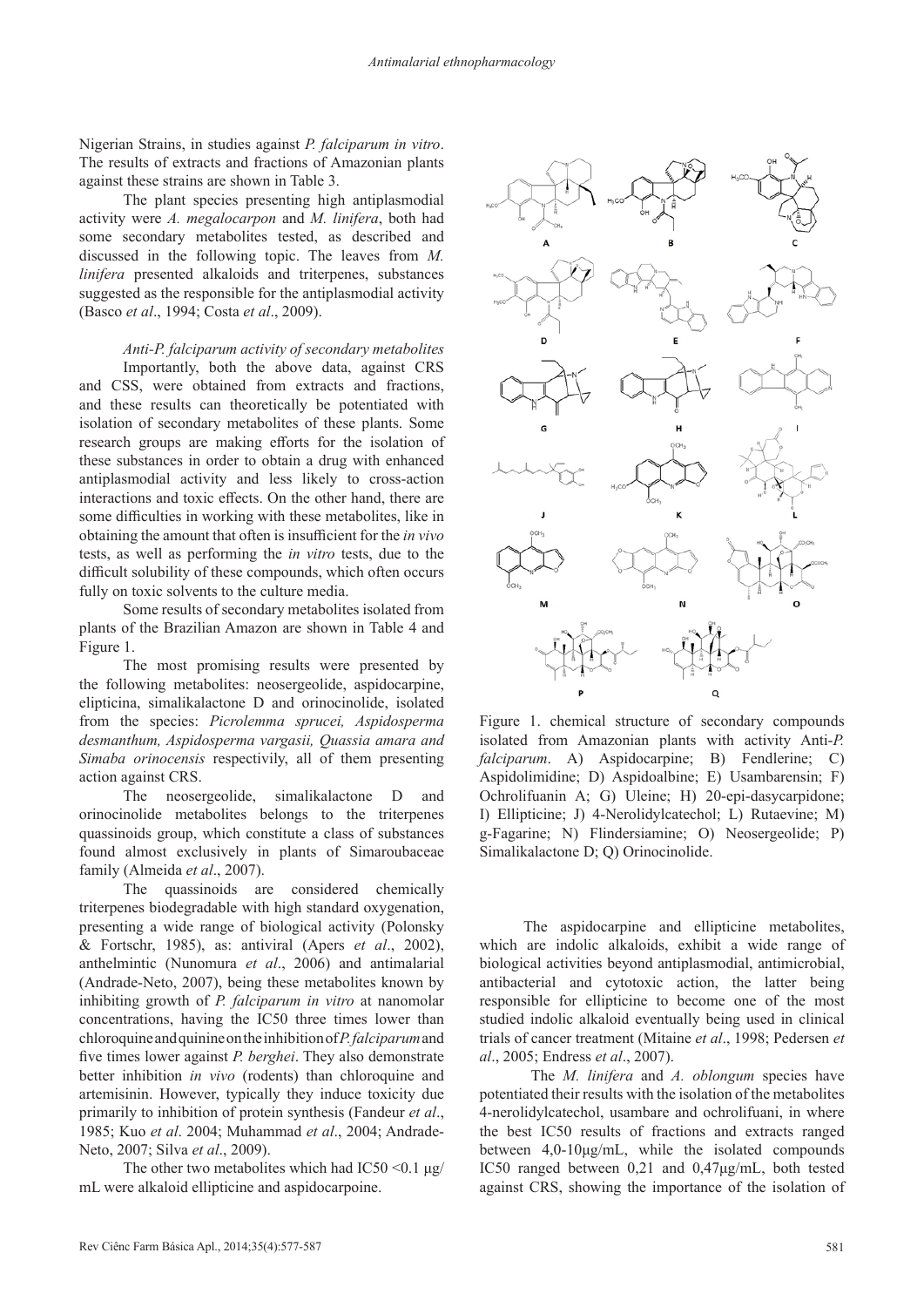Table 3. Anti-*P. falciparum* activity (D2, Dd2, K1 and Nigerian Strains) of extracts and fractions of Amazonian plants (Cabral *et al*., 1993; Mitaine *et al*., 1998; Weniger *et al*., 2001; Mitaine-Offer *et al*., 2002; Amarante *et al*., 2011; Silva *et al*., 2013; De Paula, 2014).

| Family       | <b>Specie</b>             | Sample                             | Antiplasmodial activity<br>$(\mu g/ml)$ |                                  |            |                  |
|--------------|---------------------------|------------------------------------|-----------------------------------------|----------------------------------|------------|------------------|
|              |                           |                                    | D2                                      | D <sub>d</sub> 2                 | K1         | Nigerian Strains |
| Apocynaceae  | Aspidosperma megalocarpon | Bast (methanol)<br>Extract         | 8,0<br>***                              |                                  |            |                  |
|              | Aspidosperma ulei         | Bast (ethanol)<br>Extract          |                                         |                                  | 17,6<br>** |                  |
|              | Aspidosperma megalocarpon | Bast (methanol)<br>Extract         |                                         |                                  |            | 57,3<br>$***$    |
| Araceae      | Montrichardia linifera    | Stem (diclhoromethane)<br>Fraction |                                         | <10<br>***                       |            |                  |
|              | Montrichardia linifera    | Stem (methanol)<br>Fraction        |                                         | <10<br>***                       |            |                  |
|              | Montrichardia linifera    | Stem (ethanol)<br>Extracto         |                                         | 10 <ci50<100<br>**</ci50<100<br> |            |                  |
|              | Montrichardia linifera    | Stem (ethyl acetate)<br>Fraction   |                                         | 10 <ci50<100<br>**</ci50<100<br> |            |                  |
|              | Montrichardia linifera    | Stem (hexane)<br>Extract           |                                         | >100,0                           |            |                  |
|              | Montrichardia linifera    | Stem (hexane)<br>Fraction          |                                         | >100,0                           |            |                  |
| Gentianaceae | Tachia grandiflora        | Root (Chloroform)<br>Fraction      |                                         |                                  | 10,5<br>** |                  |
|              | Tachia grandiflora        | Leaves (Chloroform)<br>Fraction    |                                         |                                  | 35,8<br>** |                  |

 $IC_{\infty}$ : Inhibitory concentration for 50% of the test population: low activity \*(IC<sub>60</sub>>100); moderate activity \*\*(10<IC<sub>60</sub>>100); high activity \*\*\*(IC<sub>60</sub>≤10).

substances to the search for new drugs. On the other hand *A. megalocarpon*, had its action reduced with the isolation of metabolites fendlerine, aspidolimidine e aspidoalbine, once its metanol extract showed an IC50=8,0μg/mL, and the isolated compound IC50 between 25,6 and 59,2μg/mL all tested against CRS, demonstrating that in this species the good activity of the extract may be related with the interaction between the different alkaloids or that the main antiplasmodial metabolite was not isolated and/or tested.

Besides the species with verified data of action against *P. falciparum* others are cited by traditional populations in antimalarial, antifever and antiparasitic, such as: Apocynaceae: *A. album, A. auriculatum, A. cuspa, A. discolor, A. sandwithianum, A. schultesii, A. tomentosum; Apocynaceae: Himatanthus sucuuba; Asteraceae: Ageratum conyzoides; Bixaceae: Bixa orellana; Clusiaceae: Mammea americana; Compositae: Acanthospermum australe, Pluchea sagitalis, Spilantes oleracea, Vernonia condensata; Convolvulaceae: Calycobolus sp; Euphorbiaceae: Croton cajucara, C. lechleri Euphorbia papillosa; Fabaceae: Bowdichia sp, Erythrina sp, Senna occidentalis, S. alata, S. spruceana; Guttiferae: Vismia japurensis; Labiatae: Leonotis nepetaefolia, Ocimum sp; Leguminosae: Bauhinia rutilans, Desmodium aakendens; Malpighiaceae: Banisteriopsis caapi, Malvaceae: Gossypium herbaceum, Sida spinosa; Meliaceae: Carapa guianensis; Menispermaceae: Abuta concolo, A. grandifolia; Moraceae: Ficus sp;* 

*Nyctaginaceae: Boerhavia hirsuta; Piperaceae: Piper glabratum, P. acutifolium, P. callosum; Pocynaceae: Geissospermum sericeum; Portulacaceae: Portulaca pilosa; Rhamnaceae: Ampelozizyphus amazonicus; Rubiaceae: Coutarea hexandra, Cinchona sp, Remijia sp, Psychotria viridis; Solanaceae: Physajis brasiliensis*. These species are indicated for antiplasmodial action studies of its extracts, fractions and isolates (Di Stasi, 2002; Lee & Coll, 2002; Andrade-Net *et al*., 2003; Barbosa *et al*., 2003; Quignard *et al*., 2003; Berg, 2010; Araújo Jr *et al*., 2007; Flores *et al*., 2008; Calderon *et al*., 2009; Fão *et al*., 2012; Bezerra *et al*., 2012).

## **FINAL CONSIDERATIONS**

It was found a great diversity of plant species in the Brazilian Amazon with potential for research of new herbal and secondary metabolites with antiplasmodial action, in addition to treating other neglected parasitic diseases. This review demonstrated that future studies should be directed to species that present the quassinoids triterpene metabolites and indole alkaloids, that showed the best actions anti-*P. falciparum*. However, for these studies is necessary, in addition to financial support, the interaction between different laboratories and research groups for the formation of multidisciplinary and interdisciplinary teams, because this would increase the level of research and maximize the probability of discovery of new antimalarial drugs.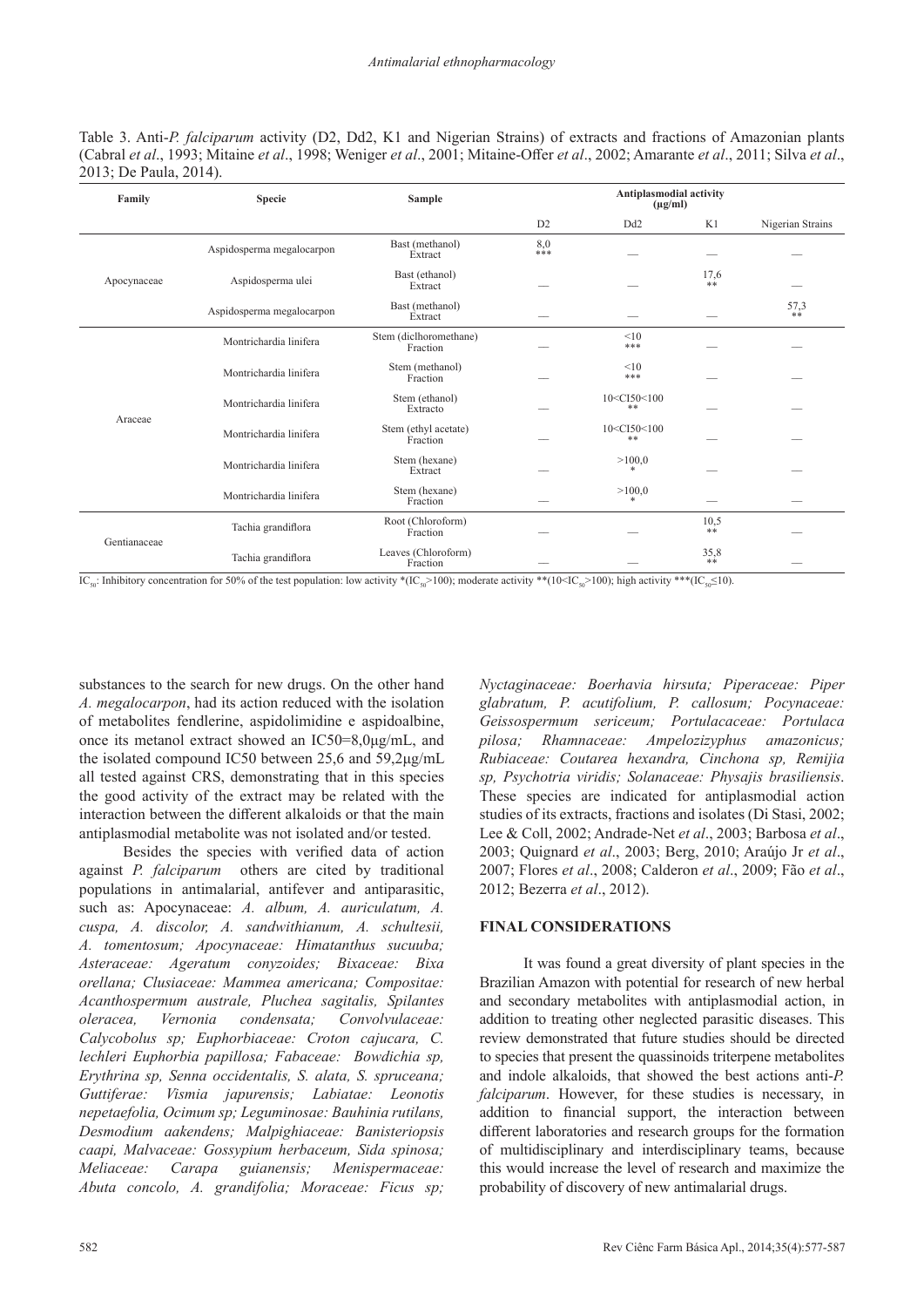Table 4. Anti-*P. falciparum* activity (3D7, FcM29, K1, W2 and Nigerian Strains) of secondary compounds isolated from Amazonian plants (Amorim *et al*., 1986; Amorim *et al*., 1988; Mitaine *et al*., 1998; Mitaine-Offer *et al*., 2002; Muhammad *et al*., 2004; Dolabela, 2007; Almeida *et al*., 2007; Bertania *et al*., 2006; Andrade-Neto, 2007; Dolabela *et al*., 2008; Calderon *et al*., 2009; Passemar *et al*., 2011; De Paula, 2014; Chierrito *et al*., 2014).

| Family        | <b>Specie</b>             | <b>Sample</b>                        | Atividade antiplasmódica (µg/ml) |                          |              |                |                         |
|---------------|---------------------------|--------------------------------------|----------------------------------|--------------------------|--------------|----------------|-------------------------|
|               |                           |                                      | 3D7                              | <b>FcM29</b>             | K1           | W <sub>2</sub> | <b>Nigerian Strains</b> |
|               | Aspidosperma desmanthum   | Aspidocarpine<br>(Figure 1.A)        |                                  |                          | 0,007<br>*** |                |                         |
|               | Aspidosperma megalocarpon | Fendlerine<br>(Figure 1.B)           |                                  | 25,6<br>$**$             |              |                |                         |
|               | Aspidosperma megalocarpon | Aspidolimidine<br>(Figure 1.C)       |                                  | $\overline{\phantom{m}}$ |              |                | 28,0<br>**              |
|               | Aspidosperma megalocarpon | Aspidoalbine<br>(Figure 1.D)         |                                  | 59,2<br>$* *$            |              |                |                         |
|               | Aspidosperma oblongum     | Usambarensin<br>(Figure 1.E)         |                                  | 0,23<br>***              |              |                |                         |
| Apocynaceae   | Aspidosperma oblongum     | Ochrolifuanin A<br>(Figure 1.F)      |                                  | 0.47<br>***              |              |                |                         |
|               | Aspidosperma parvifolium  | Uleine<br>(Figure 1.G)               |                                  |                          |              | 0,75<br>***    |                         |
|               | Aspidosperma parvifolium  | Uleine<br>(Figure 1.G)               | 11,9<br>**                       |                          |              |                |                         |
|               | Aspidosperma ulei         | 20-epi-dasycarpidone<br>(Figure 1.H) |                                  |                          |              | 4,5<br>$***$   |                         |
|               | Aspidosperma vargasii     | Ellipticine<br>(Figure 1.I)          |                                  |                          |              | 0,018<br>$***$ |                         |
| Piperaceae    | Montrichardia linifera    | 4-Nerolidylcatechol<br>(Figure 1.J)  |                                  |                          | 0,21<br>***  |                |                         |
|               | Esenbeckia febrifuga      | Skimmiamine<br>(Figure 1.K)          |                                  |                          |              | 75,3<br>**     |                         |
|               | Esenbeckia febrifuga      | Rutaevine<br>(Figure 1.L)            |                                  |                          |              | >100,0         |                         |
|               | Esenbeckia febrifuga      | Rutaevine<br>(Figure 1.L)            | >100,0<br>*                      |                          |              |                |                         |
| Rutaceae      | Esenbeckia febrifuga      | g-Fagarine<br>(Figure 1.M)           | 109,8                            |                          |              |                |                         |
|               | Esenbeckia febrifuga      | g-Fagarine<br>(Figure 1.M)           |                                  |                          |              | 157,2          |                         |
|               | Esenbeckia febrifuga      | Skimmiamine<br>(Figure 1.K)          | 166,0                            |                          |              |                |                         |
|               | Esenbeckia febrifuga      | Flindersiamine<br>(Figure 1.N)       | 265,6                            |                          |              |                |                         |
|               | Esenbeckia febrifuga      | Flindersiamine<br>(Figure 1.N)       |                                  |                          |              | 348,0          |                         |
| Simaroubaceae | Picrolemma sprucei        | Neosergeolide<br>(Figure 1.O)        |                                  |                          | 0,001<br>*** |                |                         |
|               | Quassia amara             | Simalikalactone D<br>(Figure 1.P)    |                                  |                          |              | 0,037<br>***   |                         |
|               | Simaba orinocensis        | Orinocinolide<br>(Figure 1.Q)        |                                  |                          |              | 0,085<br>***   |                         |

 $IC_{sg}$ : Inhibitory concentration for 50% of the test population: low activity \*(IC<sub>50</sub>>100); moderate activity \*\*(10<IC<sub>50</sub>>100); high activity \*\*(IC<sub>50</sub><10).

## **RESUMO**

#### *Etnofarmacologia antimalárica na Amazônia Brasileira*

**Está cada vez maior a necessidade em se buscar novos fármacos para o tratamento da malária, principalmente devido à resistência do parasito, o que é uma ameaça ao controle da doença. O presente estudo descreve uma revisão bibliográfica sobre a etnofarmacologia antimalárica (Anti-***Plasmodium falciparum - in vitro***) de plantas da Amazônia brasileira. Constatou-se uma grande diversidade de espécies vegetais na Amazônia**  **brasileira com potencial para a investigação de novos fitoterápicos e metabólitos secundários com ação antiplasmodial, além do tratamento de outras parasitoses negligenciadas. Porém, para a realização desses estudos são necessários além de apoio financeiro, a interação entre diferentes laboratórios e grupos de pesquisa para a formação de equipes multidisciplinares e interdisciplinares, o que irá potencializar o nível da pesquisa na região e aumentar a probabilidade de descoberta de novos fármacos antimaláricos.**

Palavras-chave: *Plasmodium falciparum*. Quimioterapia. Etnofarmacologia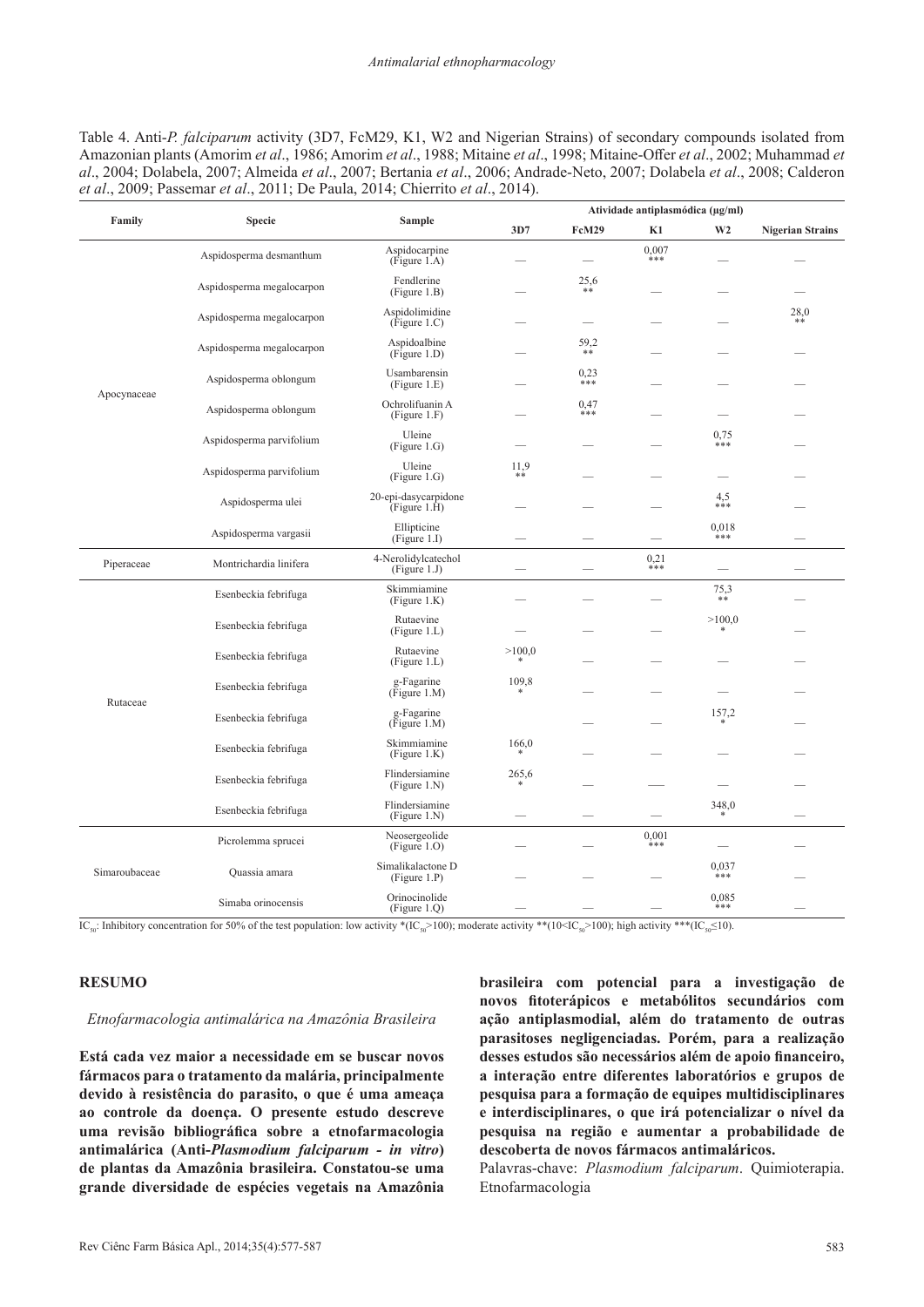## **REFERENCES**

Alencar FE, Cerutti CJ, Durlacher RR, Boulos M, Alves FP, Milhous W, Pang LW. Atovaquone and proguanil for the treatment of malaria in Brazil. J Infect Dis. 1997;175(6):1544-7.

Almeida MMB, Arriaga AMC, Santos AKL, Lemos TLG, Braz-Filho R, Vieira IJC. Ocorrência e atividade biológica de quassinóides da última década. Quim Nova. 2007;30(4):935-51.

Amarante CB, Müller AH, Póvoa MM, Dolabela MF. Estudo fitoquímico biomonitorado pelos ensaios de toxicidade frente à Artemia salina e de atividade antiplasmódica do caule de aninga (Montrichardia linifera). Acta Amaz. 2011;41(3):431-4.

Amorim CZ, Flores CA, Gomes BE, Marques AD, Cordeiro RSB. Screening for antimalarial activity in the genus Pothomorphe. J Ethnopharmacol. 1988;24:101-6.

Amorim CZ, Gomes BE, Flores CA, Cordeiro RSB. Antimalarial activity screening from plants of the genus Pothomorphe. Braz J Med Biol Res. 1986;19:569A.

Andrade-Neto VF, *et al*. *In vitro* inhibition of *Plasmodium falciparum* by substances isolated from Amazonian antimalarial plants. Mem Inst Oswaldo Cruz. 2007;102(3):359-65,

Andrade-Neto VF, Brandão MG, Stehmann JR, Oliveira LA, Krettli AU. Antimalarial activity of Cinchonalike plants used to treat fever and malaria in Brazil. J Ethnopharmacol. 2003;87(2-3):253-6.

Apers S, *et al*. Antiviral activity of simalikalactone D, a quassinoid from Quassia africana. Planta Med. 2002;68(1):20-4.

Araújo-Jr JX, Antheaume C, Trindade RCP, Schmitt M, Bourguignon JJ, Sant'Ana AEG. Isolation and characterisation of the monoterpenoid indole alkaloids of Aspidosperma pyrifolium. Phytochem Rev. 2007;6(1):183-8.

Ariey F, *et al*. A molecular marker of artemisininresistant *Plasmodium falciparum* malaria. Nature. 2014;505(7481):50-5.

Barbosa WLR, Tavares ICC, Soares DC. Alcalóides de Aspidosperma auriculatum Standl. Braz J Pharmacogn. 2003;13(supl.1):6-8.

Basco LK, *et al*. *In vitro* activities of furoquinoline and acridone alkaloids against *Plasmodium falciparum*. Antimicrob Agents Ch. 1994;38(5):1169-71.

Berg MEVD. Plantas medicinais na Amazônia: contribuição ao seu conhecimento sistemático. 3 ed. Museu Paraense Emílio Goeldi, 2010.

Bertania S, *et al*. Simalikalactone D is responsible for the antimalarial properties of an Amazonian traditional

remedy made with Quassia amara L. (Simaroubaceae). J Ethnopharmacol. 2006;108(1);155-7.

Bezerra WS, Meneguetti DUO, Camargo LMA. A Busca de fármacos para tratamento da Tripanossomíase Americana: 103 anos de negligência. Rev Saúde. 2012;38(1):09-20.

Bolzani MS, Bolzani VS. Do Peru à Java: A trajetória da quinina ao longo dos séculos. [Internet]. [Accessed in  $01/10/2013$ ]. Available in  $\frac{\text{th}}{\text{th}}$  /www.sbq.org.br/filiais/ adm/Upload/subconteudo/pdf/Historias\_Interessantes\_de\_ Produtos\_Naturais04.pdf>.

Borges CC, Matos TF, Moreira J, Rossato AE, Zanette VC, Amaral PA. Bidens pilosa L. (Asteraceae): traditional use in a community of southern Brazil. Rev Bras Plantas Med. 2013;15(1):34-40.

Brandão MGL, Grandi TSM, Rocha EMM, Sawyer DR, Krettli AU. Survey of medicinal plants used as antimalarials in the Amazon. J Ethnopharmacol. 1992;36(2):175-82.

Brandão MGL, Krettli AU, Soares LSR, Nery CGC, Marinuzzi HC. Antimalarial activity of extracts and fractions from Bidens pilosa and other Bidens species (Asteraceae) correlated with the presence of acetylene and flavonoid compounds. J Ethnopharmacol. 1997;57:131-8.

Brasil P, Daniel-Ribeiro CT. Malária: número de casos cai no Brasil, mas ainda chega a 300 mil ao ano. [Internet]. [Accessed in 20/03/2015]. Available in <http://www6.ens*P.* fiocruz.br/visa/?q=node/2083>.

Cabral JA, McChesney JD, Milhous WK. A new antimalarial quassinoid from Simaba guianensis. J Nat Prod. 1993;56(11):1954-61.

Cabral MA. Anotações em farmacologia e farmácia clínica. [Internet]. [Accessed in 01/10/2013]. Available in: <http:// farmacolog.dominiotemporario.com/doc/Anotacoes\_em\_ Farmacologia.pdf>.

Calderon LA, *et al*. Amazonian biodiversity: a view of drug development for Leishmaniasis and malaria. J Braz Chem Soc. 2009;20(6):1011-23.

Carvalho PER. Cafezeiro-do-Mato. Embrapa Circular Técnica. 2007;138.

Cechinel FV, Rosendo AY. Estratégias para a obtenção de compostos farmacologicamente ativos a partir de plantas medicinais. Conceitos sobre modificação estrutural para otimização da atividade. Quim Nova. 1998;21(1):99-105.

Chen N, *et al*. Origin and dissemination of chloroquineresistant *Plasmodium falciparum* with mutant pfcrt alleles in the Philippines. Antimicrob Agents Chemother. 2005;49(5):2102-5.

Chierrito TPC, *et al*. Anti-malarial activity of indole alkaloids isolated from Aspidosperma olivaceum. Malar J. 2014; 13:142.

Costa ESS, Dolabela MF, Póvoa M, Oliveira DJ, Müller AH. Estudos farmacognósticos, fitoquímicos, atividade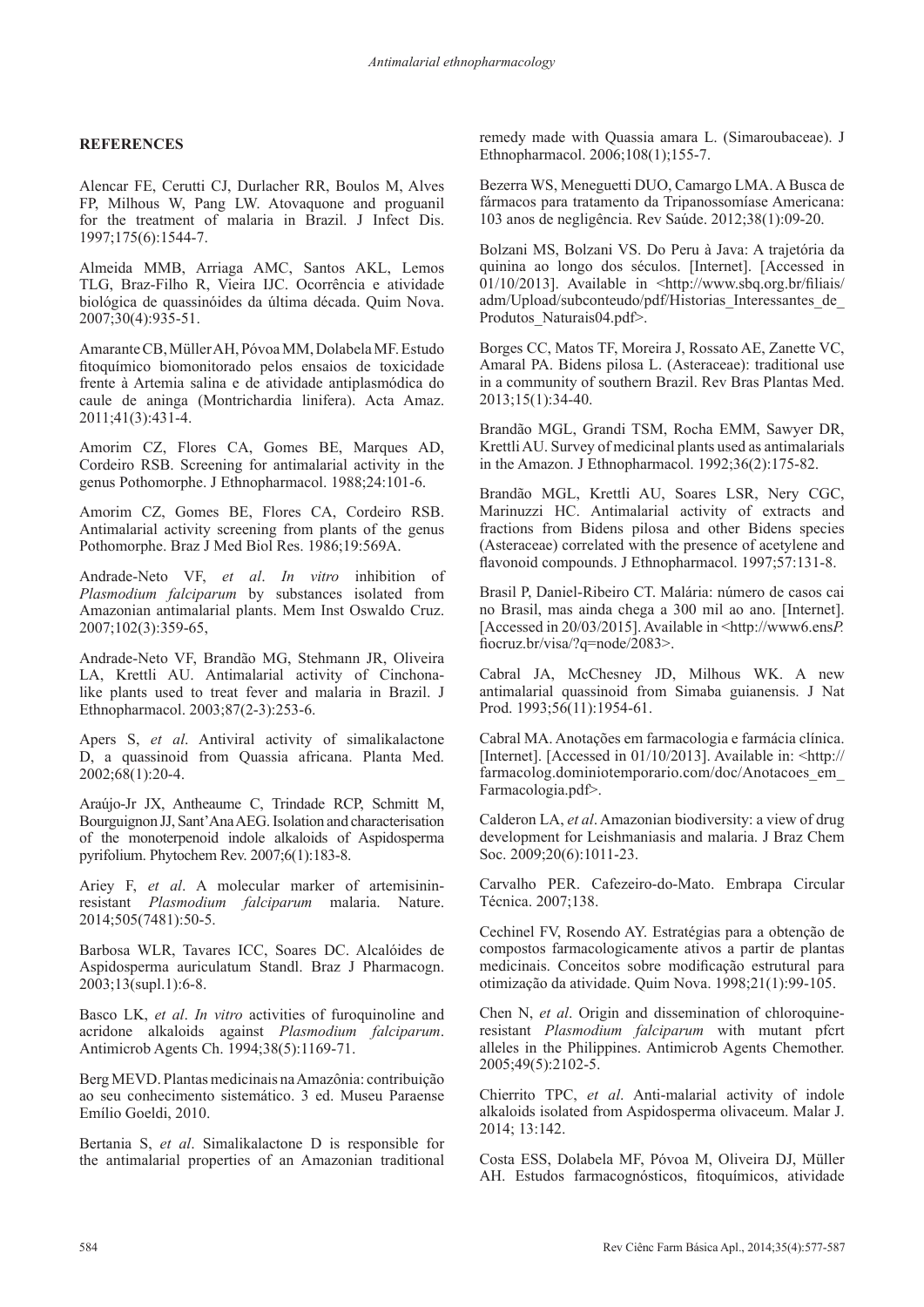antiplasmódica e toxicidade em Artemia salina de extrato etanólico de folhas de Montrichardia linifera (Arruda) Schott, Araceae. Rev bras farmacogn. 2009;9(4):834-8.

Costa AP, *et al*. Diagnóstico tardio de malária em área endêmica de dengue na extra-Amazônia Brasileira: experiência recente de uma unidade sentinela no estado do Rio de Janeiro. Rev Soc Bras Med Tro*P.* 2010;43(5):571-4.

Coutinho JP, *et al*. Aspidosperma (Apocynaceae) plant cytotoxicity and activity towards malaria parasites. Part I: Aspidosperma nitidum (Benth) used as a remedy to treat fever and malaria in the Amazon. Mem Inst Oswaldo Cruz. 2013;108(8): 974-82.

De-Paula RC, Dolabela MF, De-Oliveira AB. Aspidosperma Species as Sources of Antimalarials. Part III. A Review of Traditional Use and Antimalarial Activity. Planta Med. 2014;80(5):378-86.

Di-Stasi LC. Plantas medicinais na Amazônia e na Mata Atlântica. 2 ed. Unesp, 2002.

Dias LC, Dessoy MA. Quimioterapia da doença de chagas: estado da arte e perspectivas no desenvolvimento de novos fármacos. Quím Nova. 2009;32(9):2444-57.

Dobenstyn FB, Phintuyothin P, Noeypatimanondh S, Teerakiarkamjorn S. Single dose therapy of falciparum malaria with mefloquine and pyrimethamine-sulfadoxine. Bull World Health Organ. 1979;57(2):275-8.

Dolabela MF, *et al*. *In vitro* antiplasmodial activity of extract and constituents from Esenbeckia febrifuga, a plant traditionally used to treat malaria in the Brazilian Amazon. Phytomedicine. 2008;15(5):367-72.

Dolabela MF. Atividade antiplasmódica e citotoxicidade de Esenbeckia febrifuga (A.ST-HIL) Juss. ex Mart. (Rutaceae) e de espécies do gênero Aspidosperma (Apocynaceae). [Dissertation]. Universidade Federal de Minas Gerais, Brasil, 2007.

Endress ME, Bruyns PV. A revised classification of the Apocynaceae S.L. The Bot Rev. 2000;66(1):1-46.

Espíndola LS, *et al*. Trypanocidal activity of a newditerpene from Casearia sylvestris Var. Lingua. Planta Med. 2004;70(11):1093-5.

Fandeur T, Moretti C, Polonsky J. *In vitro* and *in vivo* assessment of the antimalarial activity of sergeolide. Planta Med. 1985;51:20-3.

Fao F, Zan RA, Brondani FMM, Ramos LJ, Meneguetti DUO. Análise do potencial mutagênico da seiva da casca de Croton lechleri (Mull. Arg), no estado de Rondônia, Amazônia Ocidental. SaBios. 2012;7(1):91-8.

Ferreira MS. Malária. In: Focaccia R. Tratado de Infectologia. Atheneu, 2005;1589-1632.

Ferreira PMP, *et al*. Folk uses and pharmacological properties of Casearia sylvestris: a medicinal review. An Acad Bras Ciênc. 2011;83(4):1373-84.

Ferreira GM, Zan RA, Ramos LJ, Souza RAA, Meneguetti DUO. Panorama Epidemiológico da Malária no Município de Ariquemes, Rondônia, Amazônia Ocidental: Um Inquérito de Seis Anos (2005 a 2010). Rev Reci. 2012;2(4):128-32.

Ferreira ICP, *et al*. Anti-leishmanial activity of alkaloidal extract from Aspidosperma ramiflorum. Mem Inst Oswaldo Cruz. 2004;99(3):325-7.

Flores N, *et al*. Benzoic acid derivatives from Piper species and their antiparasitic activity. J Nat Prod. 2008;71(9):1538-43.

Fontanet AL, *et al*. High prevalence of mefloquine-resistant falciparum malaria in Eastern Thailand. Bull World Health Organ. 1993;71(3-4):377-83.

França TCC, Santos MG, Figueroa-Villar, JD. Malária: aspectos históricos e quimioterapia. Quím Nova. 2008;31(5):1271-8.

Gardner MJ, *et al*. Genome sequence of the human malaria parasite *Plasmodium falciparum*. Nature. 2002;419(6906):498-511.

Gomes AP, *et al*. Malária grave por *Plasmodium falciparum*. Rev Bras Ter Intensiva. 2011;23(3):358-69.

Hélio AF, João FJ, Roger S. Resistência do *Plasmodium falciparum* ao fansidar, quinina e tetraciclina. Rev Saúde Pública. 1982;16(5):299-302.

Hellemond, *et al*. Human *Plasmodium knowlesi* infection detected by rapid diagnostic tests for malaria. 2009;15(9):1478-80.

Hurtado FB. Contribuição ao estudo fotoquímico e atividade biológico da entrecasca de *Maytenus* guianensis klotzsch ex Reissek (Celastraceae). [Doctor´s Theses]. Universidade Federal de Rondônia, Brasil, 2013.

Kuo PC, Damu AG, Lee KH, Wu TS. Cytotoxic and antimalarial constituents from roots of Eurycoma longifolia. Bioorg Med Chem. 2004;12(3):537-44.

Kvist LP, Christensen SB, Rasmussen HB, Mejia K, Gonzalez A. Identification and evaluation of Peruvian plants used to treat malaria and leishmaniasis. J Ethnopharmacol. 2006;106(3):390-402.

Lee MR, Coll JR. Plants against malaria. Part 1: Cinchona or the Peruvian bark. Physicians Edinb. 2002;32(3):189-96.

Lima RA, Hurtado FB, Silva GVJ, Militão JSLT, Facundo VA. Triterpenos friedelanos isolados do eluato hexânico da entrecasca de *Maytenus* guianensis (Celastraceae). In 64º Congresso Brasileiro de Botânica, 2013.

Mariath IR, *et al*. Plants of the American continent with antimalarial activity. Rev Bras Farmacogn. 2009;19(1a):158-91.

Marques MFS, *et al*. Indole alkaloid from Aspidosperma ramiflorum. Phytochemistry. 1996;41(3):963-7.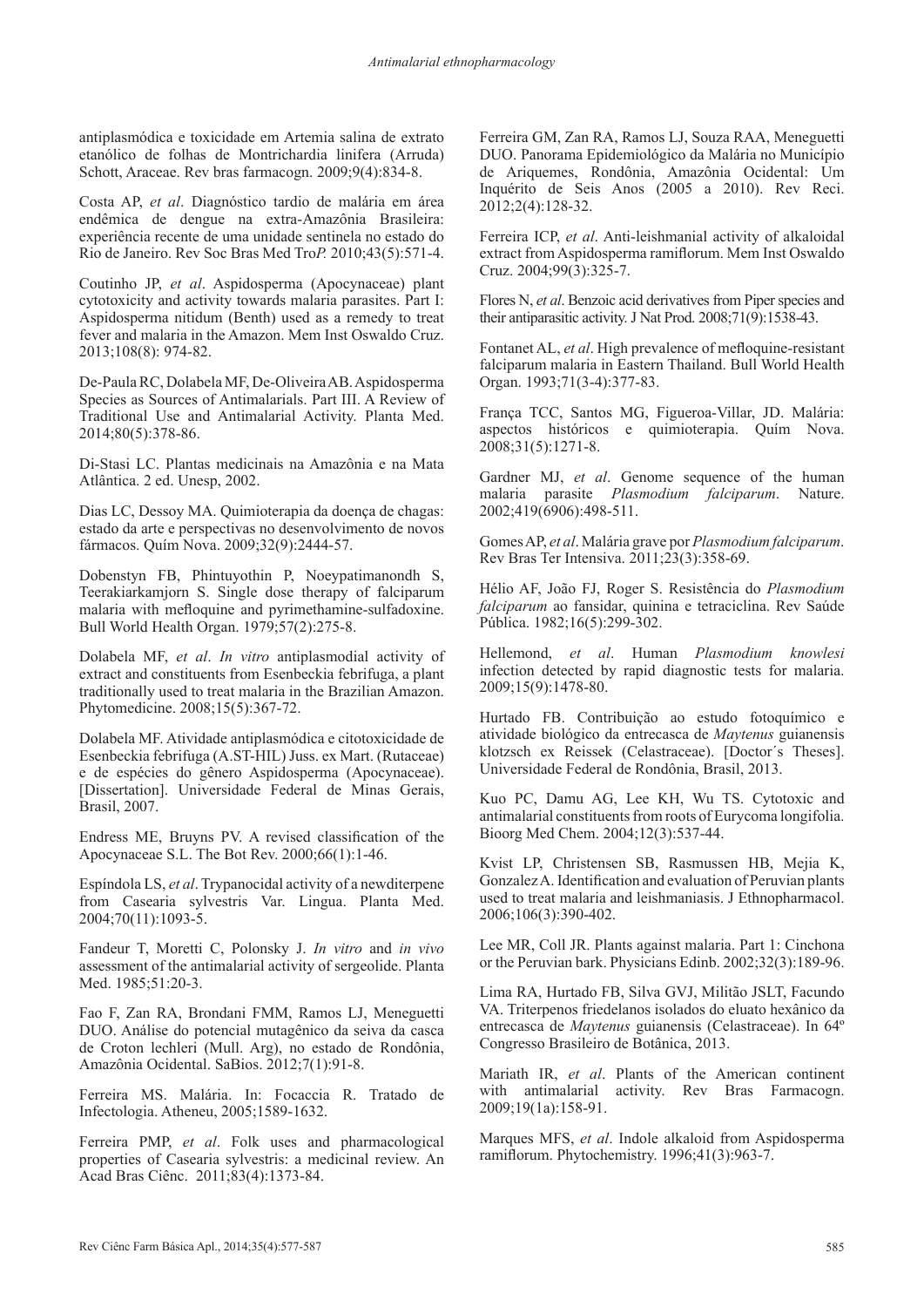Meneguetti DUO, *et al*. Atividade antiplasmodial da fração (acetato de etila) obtidos da entrecasca de *Maytenus guyanensis* Klotzsch ex Reissek (Celastraceae), xixuá amazônico. In 50º Congresso da Sociedade Brasileira de Medicina Tropical, 2014.

Meneses-Pereira M, Alcântara AFC, Pilo-Veloso D, Raslan DS. NMR structural analysis of braznitidumine: a new indole alkaloid with 1,2,9-triazabicyclo [7.2.1] system, isolated from Aspidosperma nitidum (Apocynaceae). J Braz Chem Soc. 2006;17(7):1274-80.

Mesquita M, *et al*. Antileishmanial and trypanocidal activity of Brazilian Cerrado plants. Mem Inst Oswaldo Cruz. 2005;100(7):783-7.

Mesquita ML, Grellier P, Mambu L, de Paula JE, Espindola LS. *In vitro* antiplasmodial activity of Brazilian Cerrado plants used as traditional remedies. J Ethnopharmacol.  $2007;110(1):165-70.$ 

Miranda IS. Análise florística e estrutural da vegetação lenhosa do Rio Comemoração, Pimenta Bueno, Rondônia, Brasil. Acta Amaz. 2000;30(3):393-422.

Miranda IS, Absy ML. Fisionomia das Savanas de Roraima, Brasil. Acta Amaz. 2000;30(3):423-440.

Mita T, Tanabe K. Evolution of *Plasmodium falciparum* drug resistance: implications for the development and containment of artemisinin resistance. Jpn J Infect Dis. 2012;65(6):465-75.

Mitaine AC, Weniger B, SauvainM, Lucumi E, Aragon R, Zeches-Hanrot M. Indole alkaloids from the trunk bark of Aspidosperma megalocarpon. Planta Med. 1998;64(5):487.

Mitaine-Offer AC, Sauvain M, Valentin A, Callapa J, Mallie M, Zeches-Hanrot M. Antiplasmodial activity of Aspidosperma indole alkaloids. Phytomedicine;  $2002;9(2):142-5.$ 

Monteiro MRCC, Fernandes SC, Ribeiro MC. Aspectos clínicos e epidemiológicos da malária em um hospital universitário de Belém, Estado do Pará, Brasil. Rev Pan-Amaz Saude. 2013;4(2):33-43.

Muhammad I, *et al*. Bioactive 12- oleanene triterpene and secotriterpene acids from *Maytenus* undata. J Nat Prod. 2000;63(5):605-10.

Muhammad I, *et al*. A new antimalarial quassinoid from Simaba orinocensis. J Nat Prod. 2004;67(5):772-7.

Muthaura CN, *et al*. Antimalarial activity of some plants traditionally used in treatment of malaria in Kwale district of Kenya. J Ethnopharmacol. 2007;25;112(3):545-51.

Nozaki H, *et al*. Antintumor triterpenes of *Maytenus* diversifolia . Phytochemistry. 1986;25(2):479-85.

Nunomura RCS, *et al*. *In vitro* studies of the anthelmintic activity of Picrolemma sprucei Hook. f. (Simaroubaceae). Acta Amaz. 2006;36(3):327-30.

Okunade AL, Lewis WH. Oleanene constituents of Lantana cujabensis. Fitoterapia. 2004;75(3-4):327-31.

Oliveira DR, Costa A, Leitão GG, Castro NG, dos Santos JP, Leitão SG. Estudo etnofarmacognóstico da saracuramirá (Ampelozizyphus amazonicus Ducke), uma planta medicinal usada por comunidades quilombolas do Município de Oriximiná-PA, Brasil. Acta Amaz. 2011;41(3):383-92.

Oliveira VB, Freitas MSM, Mathias L, Braz-Filho R, Vieira IJC. Atividade biológica e alcalóides indólicos do gênero Aspidosperma (Apocynaceae): uma revisão. Rev Bras Plantas Med. 2009;11(1):92-9.

Oliveira AJB, Koike L, Reis FAM, Shepherd SLK. Callus culture of Aspidosperma ramiflorum Muell. Arg.: growth and alkaloid production. Acta Scient. 2001;23(2):609-12.

Oliveira VB. Potencial dos frutos de Xylopia aromática (Lam.) Mart. (Annonaceae) no tratamento de alterações metabólicas, induzidas por dieta em camundongos balb/c. [Dissertation]. Universidade Federal de Minas Gerais, Brasil, 2012.

Oliveira VB, *et al*. Spruceanumines A and B, novel plumeran indole alkaloids from Aspidosperma spruceanum (Apocynaceae). J Braz Chem Soc. 2009;20(4):753-9.

Osorio-De-Castro CGS, *et al*. Conhecimentos, práticas e percepções de profissionais de saúde sobre o tratamento de malária não complicada. em municípios de alto risco da Amazônia Legal. Ciênc Saúde Coletiva. 2011;16(1):1445-56.

Passemar C, *et al*. Indole and aminoimidazole moieties appear as key structural units in antiplasmodial molecules. Phytomedicine 2011;18(13):1118-25.

Pedersen JM, Bowman WR, Elsegood MRJ, Fletcher AJ, Lovell PJJ. Synthesis of Ellipticine: A Radical Cascade Protocol to Aryl- and Heteroaryl-Annulated[b]carbazoles. Org. Chem. 2005;70(25):10615-8.

Pimentel LF, *et al*. Nanotecnologia farmacêutica aplicada ao tratamento da malária. Braz Jour Pharmaceutical Sciences. 2007;43(4):503-14.

Pinheiro PNQ, *et al*. Aspectos farmacológicos do antimalárico lumefantrina. Rev Para Med. 2013;27(1):3532.

Polonsky J, Fortschr. Quassinoid bitter principles II. Chem Org Nat. 1985;47:221-64.

Pereira MM, Jácome RLRP, Alcântara AFC, Alves RB, Raslan DS. Alcalóides indólicos isolados de espécies do gênero Aspidosperma (Apocynaceae). Quim Nova. 2007;30(4):970-83.

Quignard ELJ, *et al*. Screening of plants found in Amazonas state for lethality towards brine shrimp Artemia franciscana. Acta Amaz. 2003;33(1):93-104.

Reyes S, Passos ADC, Osanai CH. Resistência *in vivo* do *P. falciparum* às 4-aminoquinoleínas e à associação